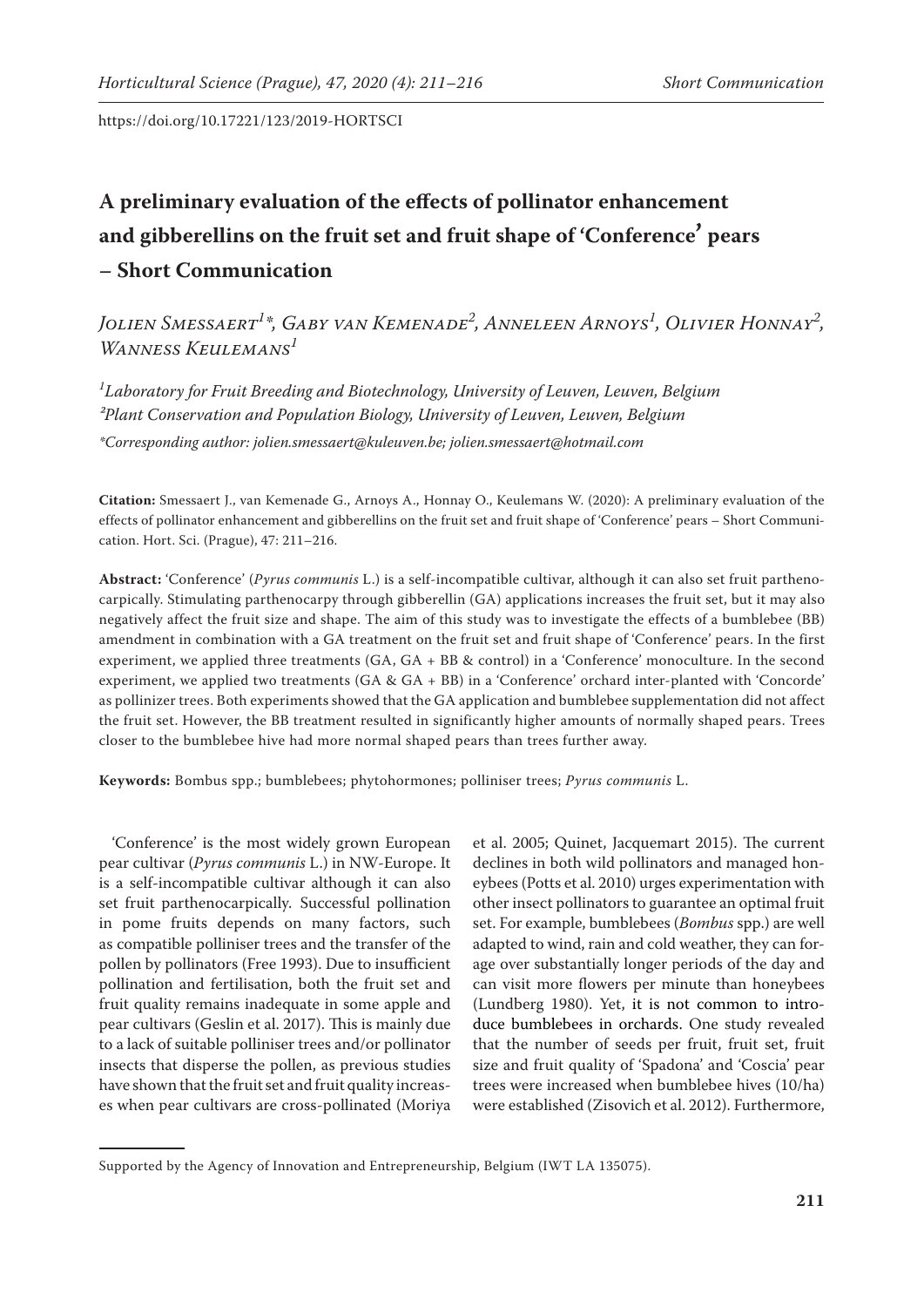most pear cultivars are self-incompatible and need to be inter-planted with polliniser trees for an optimal fruit set and fruit quality (Jacquemart et al. 2006; Kemp et al. 2008). Warnier (2000) showed that the fruit size and shape of 'Conference' pears were improved when the flowers were cross pollinated with 'Comice', compared to self-pollination. Quinet and Jacquemart (2015) reported an increase in the fruit set between 10 and 40% when 'Conference' flowers were cross pollinated, whereas parthenocarpic fruits remained 12% smaller compared to the fruits with seeds. To increase the fruit set, growers can also stimulate the parthenocarpic fruit set by spraying phytohormones such as gibberellins (GA). Although a high fruit set is often obtained, the fruit quality has been reported to be poor, often with long bottle shaped pears having a lower market value (Vercammen, Gomand 2008). Also, in cultivars such as the Portuguese 'Rocha', the cross-pollinated pears were found to be superior in terms of their fruit shape compared to pears treated with GA (Silva et al. 2008).

The aim of this study was to investigate the effects of a bumblebee amendment and a GA treatment on the fruit set and fruit shape of 'Conference' pears, in both a monoculture orchard and in an orchard inter-planted with polliniser trees. Furthermore, we aimed at evaluating the mediating role of bumblebees by comparing the fruit set and fruit shape among the different distances from the established bumblebee hives.

# **MATERIALS AND METHODS**

**Orchard and experimental set-up.** The field trials were conducted in 2015 and were located in two, 6 year old 'Conference' orchards in Bierbeek, Belgium. The flowering period took place from April 18<sup>th</sup> until April 29<sup>th</sup> 2015. One 'Conference' orchard (6 600 m<sup>2</sup>) was inter-planted with 'Concorde' polliniser trees and the other one was a 'Conference' monoculture only (10 800 m²). The distance between the rows was 3 m and the distances between the trees within the row was 1 m. Both orchards had a similar crop load in the year before the experiment. In the monoculture orchard, three plots (each  $\pm$  2 000 m<sup>2</sup>) were randomly established. Each plot was assigned a different treatment and within each plot, 24 trees were selected. In the first plot, the trees were treated with gibberellins (GA), in the second plot, the trees were treated with GA and a bumblebee (BB) hive was established at the centre of the plot, and the third plot

was a control treatment (without GA and bumblebees). In the second orchard, 'Concorde' trees were inter-planted within each row as polliniser trees at a density of 10%. In this orchard, all the trees were treated with GA, and two plots  $(\pm 2000 \text{ m}^2)$  were randomly established. In the first plot, one bumblebee hive was established, and the second plot acted as a control. Due to technical reasons, it was not possible to establish a plot with trees that were not treated with GA, as in the first experiment. In the two experiments, 'turbo hives' (Biobest nv, Belgium) were used as the bumblebee hives, which consisted of 200 workers and were placed in the orchards when 20% of the flowers were open (20<sup>th</sup> of April). The GA treatment (Promalin® BASF) was conducted just before full bloom (22<sup>nd</sup> of April) when the temperatures were optimal. The trees were sprayed in the morning following the manufacture's guidelines.

**Fruit set and fruit shape analysis.** On each selected tree, we labelled one branch on which the total number of clusters and flowers were counted at the beginning of the bloom period. After the initial fruit set, all the fruits on the branch were counted and this was repeated after the June drop and just before harvest at the end of August. From each labelled branch, 8 pears were randomly harvested at the beginning of September at their optimal picking time.

We analysed the fruit shape and size (length and width), and we counted the number of seeds. The pears were divided into 5 groups according to their shape (Figure 1): normal pears (A); slightly misshapen pears (B); strongly misshapen pears (C); bottle shaped pears (D); different shapes (A–D), but too small (length < 110 mm).

# **RESULTS**

**Monoculture orchard.** A Kruskal-Wallis test showed that there were no differences ( $\chi^2$  = 1.2, d.f. 2,  $P = 0.5$ ) in the fruit set among the treatments (Table 1). Only 23 out of the 544 harvested pears had one or more fully developed seed(s) and no significant differences in the number of seeds were found among the treatments. There were significant differences in the pear length between the treatments  $(x^2 = 9.3, d.f. 2, P = 0.01)$  (Table 2). The GA treatment and the combination treatment  $(GA + BB)$ yielded significantly longer pears compared to the pears from the control treatment  $(P = 0.044$  and  $P = 0.003$ , respectively). No differences were found in the length of the pears between the GA and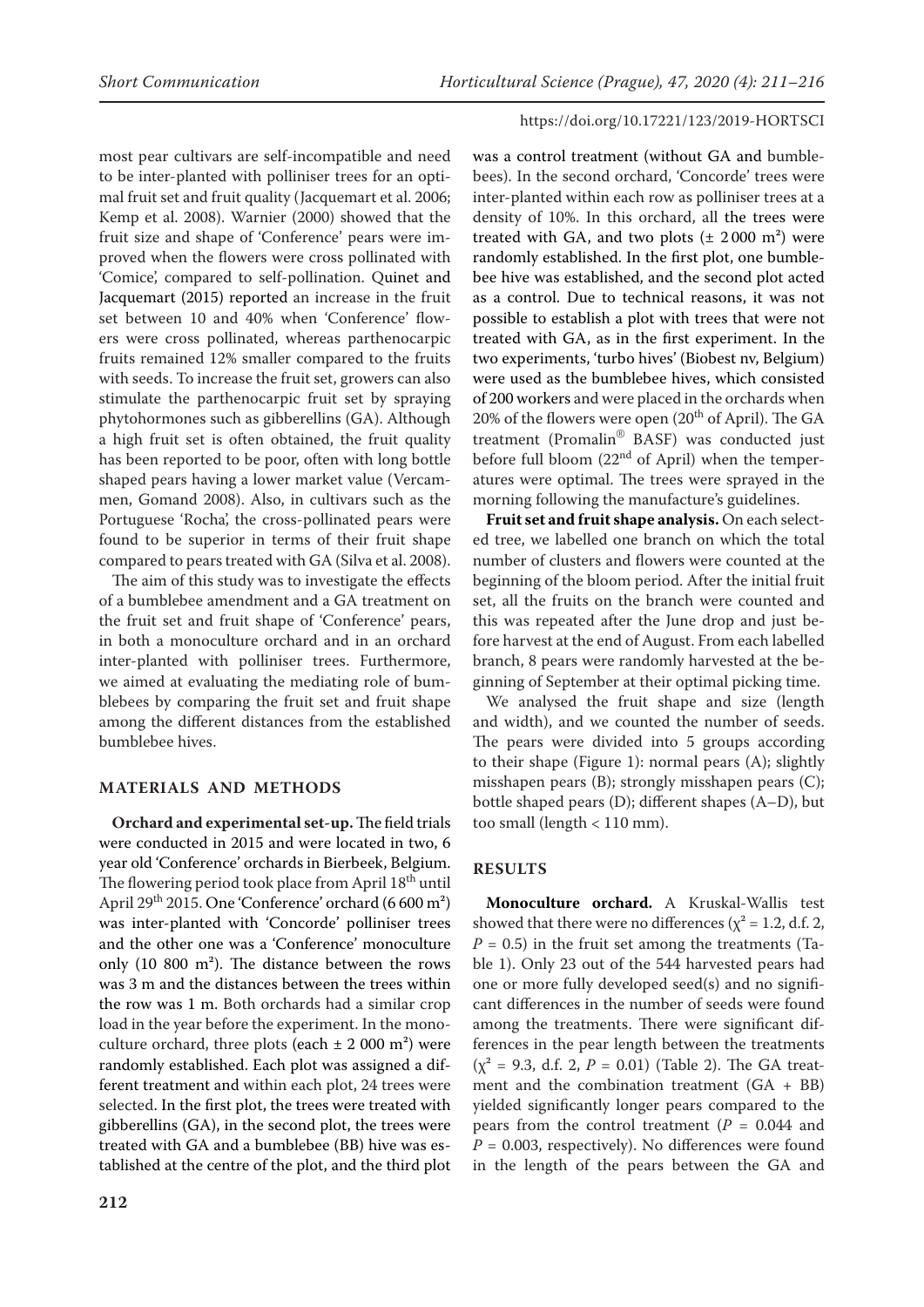

Figure 1. The different fruit shape categories of the 'Conference' pears: (A) normal, (B) slightly misshapen, (C) strongly misshapen, and (D) bottle shaped

combination (GA + BB) treatment. Also, the width of the pears was significantly different between the treatments ( $\chi^2$  = 12.6, d.f. 2, *P* = 0.002) (Table 2). The pears from the combination treatment and the control treatment were significantly wider than those treated with GA only  $(P = 0.001$  and  $P = 0.003$ , respectively). No significant differences were found in the width of the pears between the control and combination treatment. The differences between the treatments became even clearer for the length/ width ratio ( $\chi^2$  = 31.0, d.f. 2, *P* < 0.0001) (Table 2). The pears from the GA treatment had a significantly higher length/width ratio compared to the combination treatment  $(P = 0.03)$  and compared to the control treatment  $(P < 0.0001)$ . The pears from the combination treatment had a significantly higher length/ width ratio compared to the ones from the control treatment ( $P < 0.0001$ ). The fruit shape categories differed significantly among the three treatments  $(x^2 = 26.6, d.f. 8, P = 0.0008)$  (Table 2). The pears that were only treated with GA had less normal

shaped pears in comparison with the combination treatment and the control ones (based on the adjusted residuals,  $P = 0.0002$ ). The pears from the combination treatment also had less fruits that were strongly deformed compared to the GA treatment and the control ones  $(P = 0.001)$ . No significant differences between the treatments were found for the other fruit shape categories.

**Orchard with polliniser trees.** A Kruskal-Wallis test showed that the fruit set did not differ significantly between the treatment with (GA + BB) and without bumblebees (GA) at harvest ( $\chi^2$  = 2.0, d.f. 1,  $P = 0.2$ ) (Table 1). Twenty two out of the 384 investigated pears had one or more developed seeds. No significant differences were found in the seed number between the treatments ( $\chi^2$  = 2.3, d.f. 1, *P* = 0.1), but a significant difference was found among the distances from the bumblebee hive ( $\chi^2$  = 9.8, d.f. 3, P = 0.02) (Table 3). The pears at 10-20 m from the bumblebee hive had more seeds compared to the ones at 30–40 m (*P =*  0.023) and 50-60 m (*P =*  0.023), no signifi-

Table 1. Fruit set (*n* = 24) and seed set of the 'Conference' pears in the experiment conducted in the monoculture orchard (gibberellins + bumblebees (GA + BB); gibberellins (GA)) and the orchard with polliniser trees (gibberellins + bumblebees (GA + BB); gibberellins (GA))

|                               |         | Seed set*       |            |                           |
|-------------------------------|---------|-----------------|------------|---------------------------|
|                               | initial | after June drop | at harvest | seeds per fruit (# pears) |
| Orchard monoculture           |         |                 |            |                           |
| Control                       | 95.1%   | 40.8%           | 33.0%      | 0.057(192)                |
| $GA + BB$                     | 96.4%   | 41.1%           | 32.5%      | 0.016(192)                |
| GA                            | 93.2%   | 39.3%           | 30.3%      | 0.056(160)                |
| Orchard with pollinizer trees |         |                 |            |                           |
| $GA + BB$                     | 95%     | 42%             | 31%        | 0.063(192)                |
| GA                            | 95%     | 40%             | 28%        | 0.089(192)                |

\*No significant differences were found between the treatments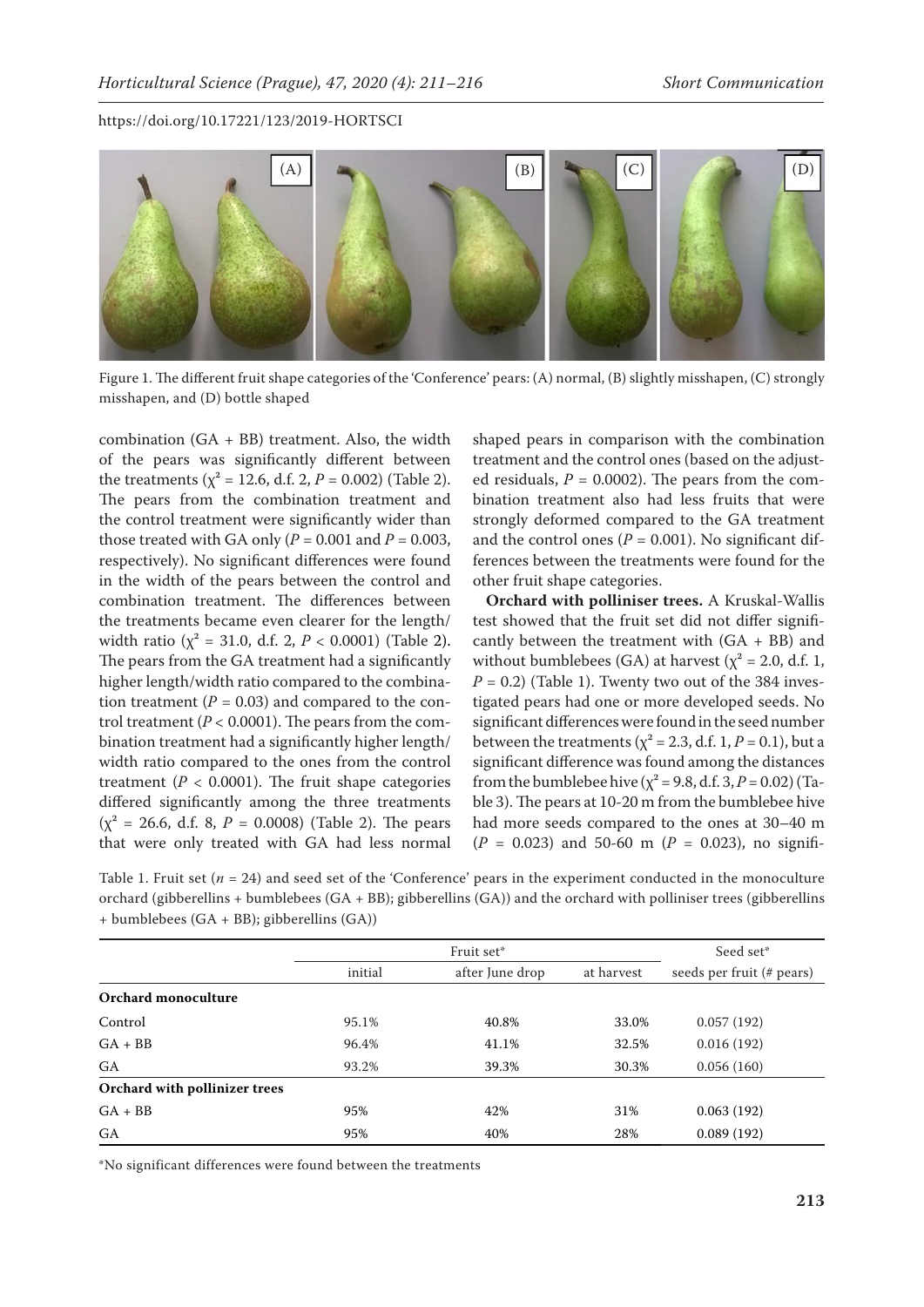Table 2. The length, width, length/width ratio and percentage fruit shape of the normal and strongly deformed 'Conference' pears per treatment in the monoculture orchard (gibberellins + bumblebees (GA + BB); gibberellins (GA) and the orchard with the polliniser trees (gibberellins + bumblebees  $(GA + BB)$ ; gibberellins  $(GA)$ )

|                               | Length           | Width             | Length/width**    |                 | Fruit shape (%)    |  |  |
|-------------------------------|------------------|-------------------|-------------------|-----------------|--------------------|--|--|
|                               | (mm)             | $(mm)$ **         |                   | normal*         | strongly deformed* |  |  |
| Orchard monoculture           |                  |                   |                   |                 |                    |  |  |
| Control<br>$(n = 192)$        | $118.44^{b}$     | $59.5^{\rm a}$    | 2.00 <sup>c</sup> | 41 <sup>a</sup> | 11 <sup>a</sup>    |  |  |
| $GA + BB$<br>$(n = 192)$      | $122.92^{\rm a}$ | 59.8 <sup>a</sup> | 2.06 <sup>b</sup> | 47 <sup>a</sup> | 4 <sup>b</sup>     |  |  |
| <b>GA</b><br>$(n = 160)$      | $121.74^a$       | $57.94^{b}$       | 2.11 <sup>a</sup> | 29 <sup>b</sup> | $12^a$             |  |  |
| Orchard with polliniser trees |                  |                   |                   |                 |                    |  |  |
| $GA + BB$<br>$(n = 192)$      | 117.64           | 57.51             | 2.06              | 46              | 14                 |  |  |
| <b>GA</b><br>$(n = 192)$      | 118.35           | 57.93             | 2.05              | 46              | 15                 |  |  |

\*Different letters indicate a significant difference between the treatments at *P* ≤ 0.002 (adjusted Bonferroni *P*-value); \*\*different letters indicate a significant difference between the treatments at  $P \le 0.05$ 

cant differences were found for the other distances. The width ( $\chi^2$  = 0.2, d.f. 1, *P* = 0.7), length ( $\chi^2$  = 0.08, d.f. 1, *P* = 0.8) and length/width ratio ( $\chi^2$  = 0.01, d.f. 1, *P =* 0.9) did not significantly differ between both treatments (Table 2). The width of the pears differed significantly among the distances to the hive ( $\chi^2$  = 12.1, d.f. 3,  $P = 0.007$ ) (Table 3). The pears at 50–60 m were significantly smaller compared to the pears at  $0-10$  m ( $P = 0.001$ ) and the ones at 30-40 m  $(P = 0.011)$ . For the other distance comparisons, no significant differences were found in the width of the pears. The fruit shape categories did not differ significantly between the treatments ( $\chi^2$  = 0.8, d.f. 4,  $P = 0.9$ ) (Table 2), but did differ among the distances from the bumblebee hive ( $\chi^2$  = 21.9, d.f. 12, *P* = 0.04) (Table 3). The pears at 50–60 m from the hive had significantly ( $P = 0.0008$ ) less normal shaped pears in comparison to the other distances. On the other

hand, the pears at a distance of 50–60 m were significantly more bottle shaped compared to the other distances  $(P = 0.002)$ .

## **DISCUSSION**

Both in the monoculture orchard and the orchard with polliniser trees, no differences were found in the fruit set between the different treatments. Although it could have been expected that trees treated with gibberellins would have a higher fruit set (Deckers, Schoofs 2002; Zhang et al. 2008). Also, no effect was observed with the distance from the bumblebee hive on the fruit set. When compared with other studies on 'Conference' pears, our fruit set at harvest was high overall, which may have blurred any potential differences between the treatments (Quinet et al. 2016).

Table 3. The length (mm), width (mm), length/width ratio, seed set and percentage fruit shape of the normal and bottle shaped 'Conference' pears for the treatment gibberellins + bumblebees (GA + BB) based on the distances from the bumblebee hive ( $n = 48$ ) in the orchard with the polliniser trees

| Distance from<br>the bumblebee hive | Length**<br>(mm) | Width**             | Length/width** | Seed set**           | Fruit shape (%) |                 |
|-------------------------------------|------------------|---------------------|----------------|----------------------|-----------------|-----------------|
|                                     |                  | (mm)                |                | seeds per fruit      | normal*         | bottle shaped*  |
| $0 - 10$ m                          | 120.11           | 59.12 <sup>a</sup>  | 2.04           | $0.083^{ab}$         | 60 <sup>a</sup> | 10 <sup>b</sup> |
| $10 - 20$ m                         | 115.89           | 57.85 <sup>ab</sup> | 2.01           | $0.167$ <sup>a</sup> | 52 <sup>a</sup> | $15^{\rm b}$    |
| $30 - 40$ m                         | 118.47           | 58.28 <sup>a</sup>  | 2.04           | 0 b                  | 46 <sup>a</sup> | 6 <sup>b</sup>  |
| $50 - 60$ m                         | 116.08           | 54.80 <sup>b</sup>  | 2.13           | 0 b                  | $25^{\rm b}$    | 29 <sup>a</sup> |

\*Different letters indicate a significant difference between the treatments at *P* ≤ 0.002 (adjusted Bonferroni *P*-value); \*\*different letters indicate a significant difference between the treatments at  $P \leq 0.05$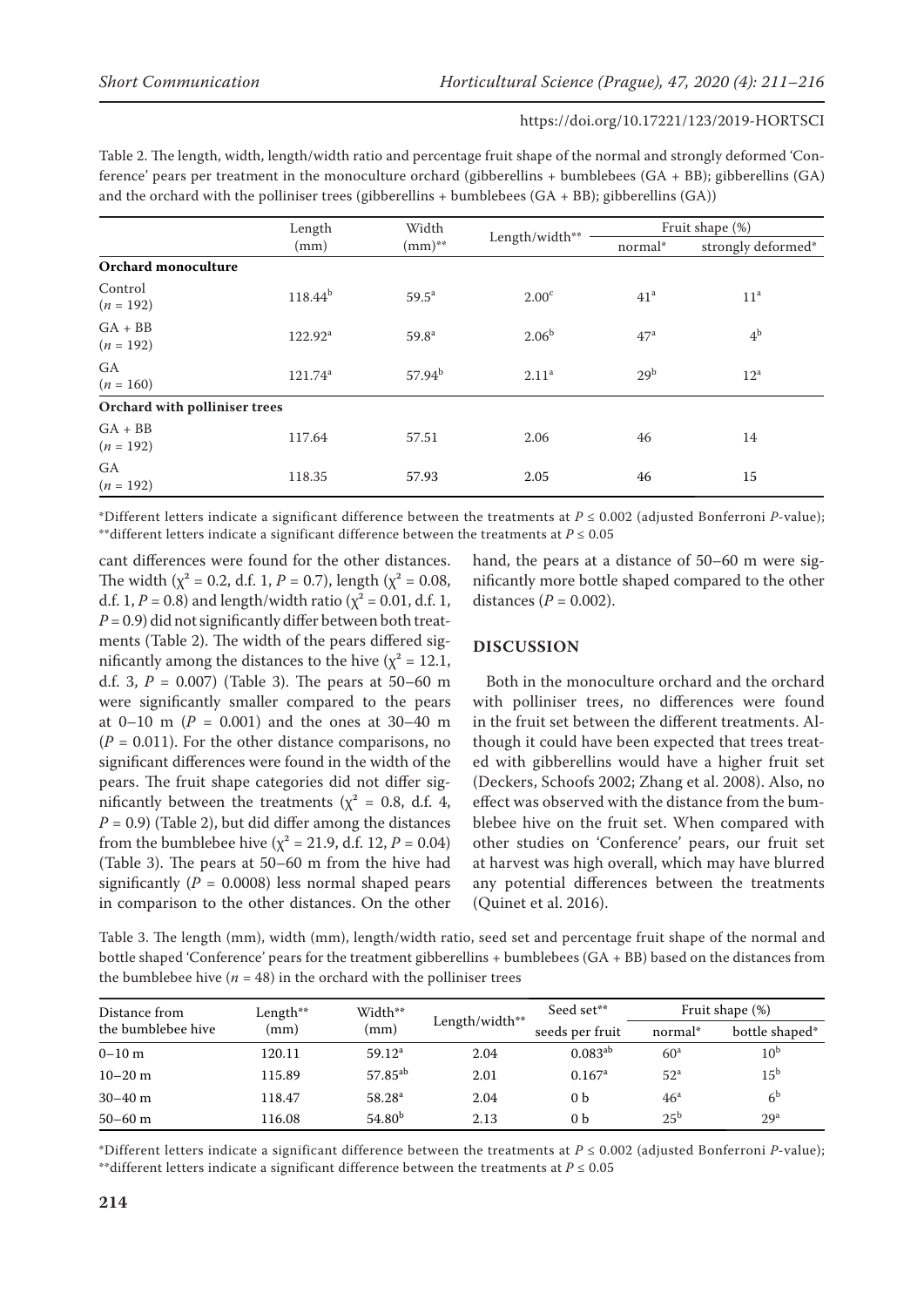It was expected that adding bumblebees would result in more developed seeds compared to the gibberellin treatment (Zisovich et al. 2012). Yet, the seed set was not affected by the presence of the bumblebees, although the fruits closest to the hive  $(0-10 \text{ m and } 10-20 \text{ m})$  had a significantly higher seed set compared to the fruits further away from the hive. This suggests that the bumblebees pollinated the flowers on trees close to the hive more than the trees further away (Zisovich et al. 2012). We only included the fully developed seeds and not the aborted seeds. Quinet et al. (2016) found a high percentage of aborted seeds in 'Conference' pears. The aborted seeds may have affected the development of the fruits during the first weeks after flowering, finally affecting the final fruit quality at harvest.

In the monoculture orchard, the fruits treated with gibberellins were significantly longer and had a reduced width, whereas this trend was not observed in the orchard with polliniser trees. The fruits from the treatment with both the bumblebees plus the gibberellins had a more normal shape. The positive effect on the fruit shape is likely caused by the bumblebee pollination which initially results in more seeds, improving the length/width ratio and creating a more pyriform fruit shape (Stern et al. 2004; Zisovich et al. 2012). The fruits from the gibberellin treatment are parthenocarpic and it is known that the absence of seeds negatively impacts the fruit shape (Silva et al. 2008). The fruits from the treatment with gibberellins not only deviated from the normal fruit shape, but had also significantly more strongly deformed fruits compared to the treatment with the bumblebees. We also observed a trend towards more slightly deformed pears, more undersized pears and bottle shaped pears in the gibberellin treatment, as was also reported earlier by Warnier (2000) and Vercammen and Gomand (2008). In the orchard with polliniser trees, the presence of the bumblebees did not have an overall effect on the length, width, length/ width ratio and fruit shape categories. However, on the other hand, some effects were observed among the different distances from the bumblebee hive. For instance, the pears closer to the hive were wider compared to the pears further away. Moreover, the pears close to the hive had a higher percentage of normally shaped pears while an increase in bottle shaped pears was found further away from the hive. This suggests that although GA was applied, some effects of the bumblebees were observed, demon-

strating the positive contribution of the bumblebees on the fruit shape of the 'Conference' pears.

Our results should be interpreted with care as they should be replicated through time and space. For instance, the weather conditions during the flowering and growing season may differ from year to year, influencing the fruit set and fruit growth. On the other hand, orchards also differ in terms of design, maintenance and age, which may all influence whether certain pollination measures succeed. As we could show a distance effect from the bumblebee hive, it may be necessary to establish sufficient number of bumblebee hives. Furthermore, unless there are specific reasons, such as frost or poor flower quality, we recommend to reduce the GA applications to a minimum in 'Conference' orchards, to improve the fruit quality.

#### **ACKNOWLEDGEMENT**

The authors acknowledge Mr. J. Van der Velpen for his hospitality and for allowing us to use his orchards.

#### **REFERENCES**

- Deckers T., Schoofs H. (2002): Improvement of fruit set on young pear trees cultivar conference with gibberellins. Acta Horticulturae (ISHS), 596: 735–743.
- Free J.B. (1993): Insect Pollination of Crops (2nd Ed.). London, Academic Press.
- Geslin B., Aizen M.A., Garcia N., Pereira A.J., Vaissière B.E., Garibaldi L.A. (2017): The impact of honey bee colony quality on crop yield and farmers' profit in apples and pears. Agriculture, Ecosystems & Environment, 248: 153–161.
- Jacquemart A.-L., Michotte-Van Der Aa A., Raspé O. (2006): Compatibility and pollinator efficiency tests on *Pyrus communis* L. cv. 'Conference.' Journal of Horticultural Science and Biotechnology, 81: 827–830.
- Kemp H., Koskela E., Van Dieren M.C.A., Maas F.M. (2008): Selected Pyrus genotypes as pollinizers for *Pyrus communis* cultivars. Acta Horticulturae (ISHS), 800: 189–197.
- Lundberg H. (1980): Effects of weather on foraging-flights of bumblebees (Hymenoptera, Apidae) in a subalpine/ alpine area. Holarctic Ecology, 3: 104–110.
- Moriya Y., Takai Y., Okada K., Ito D., Shiozaki Y., Nakanishi T., Takasaki T. (2005): Parthenocarpy and self- and cross-incompatibility in ten European pear cultivars. Journal of the Japanese Society for Horticultural Science, 74: 424–430.
- Potts S.G., Biesmeijer J.C., Kremen C., Neumann P., Schweiger O., Kunin W.E. (2010): Global pollinator declines: